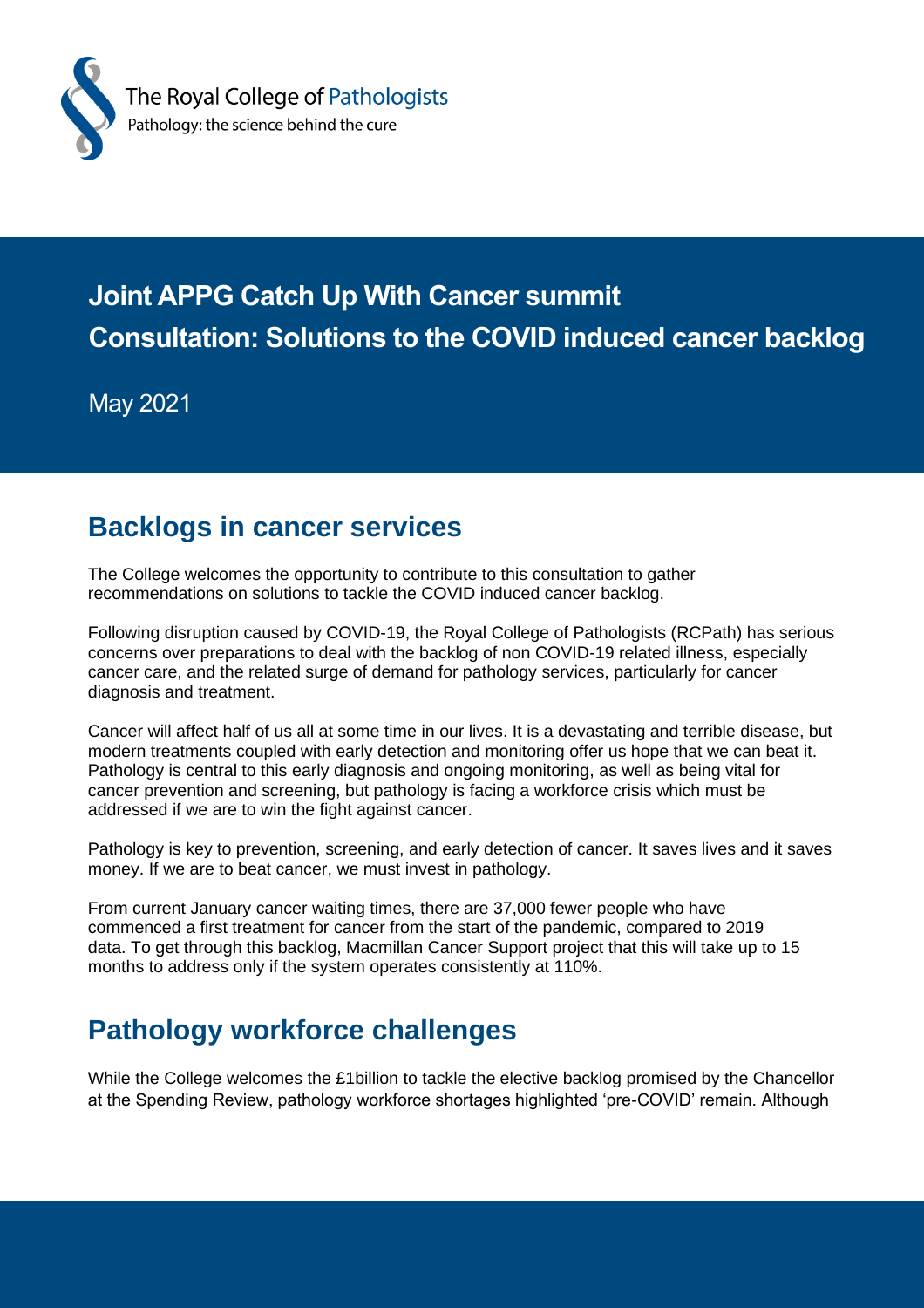recruitment into histopathology has increased, there remains a 25% shortfall in staff able to report results, with some regions having even higher shortages.

Workforce pressures across the four UK nations are being compounded by the pandemic. There have been reductions in patients seeking help for their symptoms, including a significant decline in referrals from primary care leading to substantial delays in diagnosis and a significant backlog of cases.

Building the cancer workforce, not just in histopathology, but also in haematology and other areas of pathology, has to be a key investment priority for government. Without this investment there will be no capacity for pathology to deal with any increase in workload associated with efforts to overcome this backlog.

The expertise of haematologists is central to patient management and care; for example, by advising GPs and doctors in other specialties on the best tests to perform and interpreting and communicating the significance of the test results.

Clinical biochemists play a key role in diagnosing patients with a wide variety of illnesses – from high cholesterol to rare genetic diseases and bowel cancer.

## **Training and recruitment**

As well as more investment to recruit and retain more pathology staff, the College would also like to see more training places, better IT for day-to-day work and capital investment to implement digital pathology more widely, so staff can work more efficiently and flexibly.

## **IT and infrastructure**

Rapid IT infrastructure transformation, hardware to replace the nearly 30% of Laboratory Information Management Systems (LIMS) that are virtually obsolete, connectivity to link systems, and, for histopathology and haematology, digital imaging will be key to making services more stable and efficient. There have been some good examples of single LIMS roll outs in Wales that have made patients' test results more accessible, and able to be reported across the country. Similarly, some regions have good systems that link many hospitals and indeed some acute and primary care systems. These models need to be widely adopted. LIMS are vital to effectively manage samples, and associated data and automate workflows.

## **Digital pathology**

One area the College is keen to develop as a profession is to harness technology to achieve the best possible outcomes for the workforce and patients. Digital pathology has the potential to improve patient care and support the pathology workforce by making the diagnosis and monitoring of disease much more efficient. However, in order to transform pathology services and support patient care and safety, we need investment in IT infrastructure, staffing and training.

Digital pathology also facilitates remote working in several ways which are useful during the pandemic and going forward will help with staffing issues - home reporting, avoiding the need to be

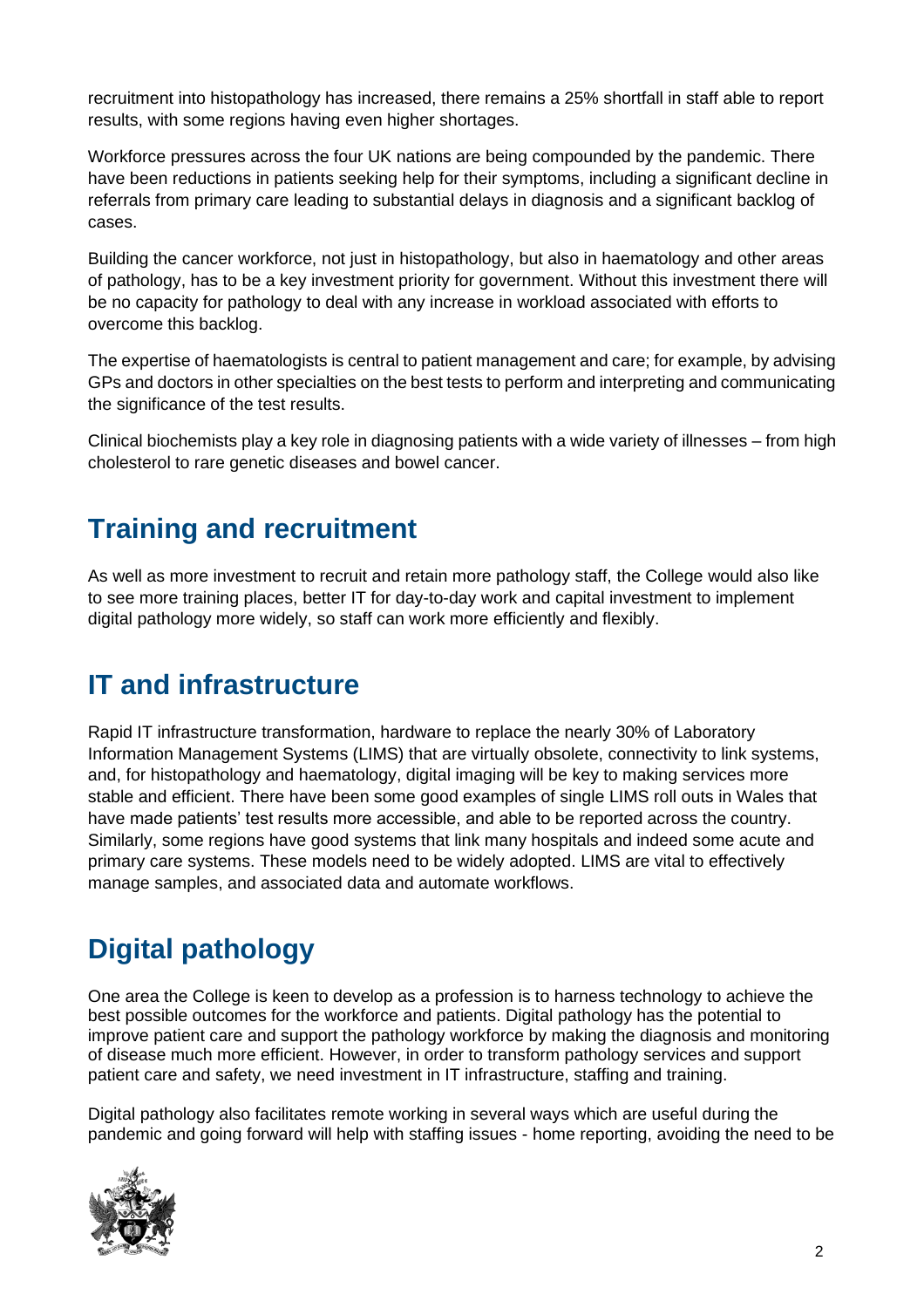physically in the same space as a colleague giving a second opinion, and facilitating trainee pathologists in learning.

Any investment should also build on the initial investment of the NHS to [develop centres of](https://www.gov.uk/government/news/artificial-intelligence-to-help-save-lives-at-five-new-technology-centres)  [excellence in digital pathology](https://www.gov.uk/government/news/artificial-intelligence-to-help-save-lives-at-five-new-technology-centres) nationally. These centres can help with any further expansion of the technology across the NHS, by sharing knowledge and standards. It is the view of the College that digital pathology should be centrally funded and rolled out nationally in a similar way to digital radiology.

### **Genomics in medicine**

Genomic medicine provides an incredible opportunity for faster, accurate diagnosis and tailored treatment for people with cancer, and with inherited diseases. However, it is essential that there is equity of access to tests and the associated treatment(s).

Developments in genomics will require significant investment – staff need to be equipped with knowledge, and laboratories with necessary equipment. Pathologists are at the heart of these developments and hence must be involved throughout the programme, because of their vast experience in tissue handling, processing and reporting.

The College is concerned that there is no planned resource provision for the significantly increased workload that the Genomic Medicine Service will create for pathology, which will grow over time. Without this being addressed there will be issues in providing the quality and level of service desired.

## **Further information**

Our *[On the agenda](https://www.rcpath.org/profession/on-the-agenda.html)* website pages outline the College's position on topical subject areas in pathology such as [the pathology workforce](https://www.rcpath.org/discover-pathology/public-affairs/the-pathology-workforce.html) and [cancer diagnostics.](https://www.rcpath.org/discover-pathology/public-affairs/cancer-diagnostics.html)

Find out more about the different areas of pathology on the College *[What is pathology](https://www.rcpath.org/discover-pathology/what-is-pathology.html)* website page.